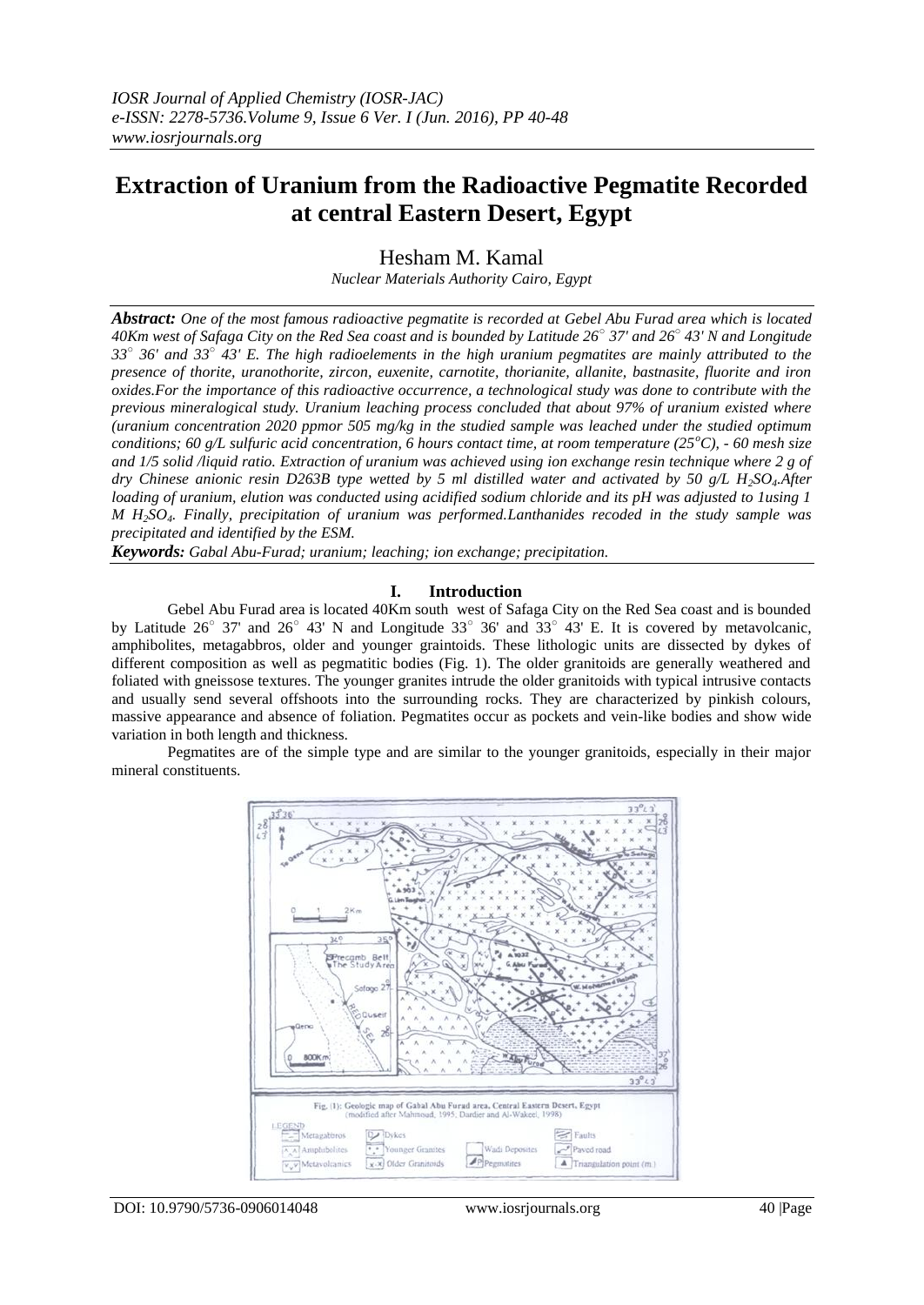Concerning radioactive anomalies, **Mahmoud (1995)** recorded four anomalies which are sorted into anomalies in pegmatite (two anomalies), anomaly in felsite and anomaly in alpite. These recorded in the pegmatite justified by possessing the highest radioactivity intensity (maximum 5000 c.p.s.) and by exhibiting visible showing of radioactive minerals. X-ray diffraction analysis revealed the existence of masuyite  $(UO<sub>3</sub>.2H<sub>2</sub>O)$  and zircon associated with hematite.

**Dardier and El Wakeel (1998)**, studied the radioactivity at Gabal Abu Furad and Gabal Umm Tagher where the younger granite possesses the highest radioactivity level among the rocks cropping out in the area. U and Th are mainly concentrated in accessory and secondary minerals (monazite and zircon).

The relatively high content of eU and eTh in some samples of the younger granites is attributed to their enrichment in zircon, allanite, sphene, apatite and iron oxides. Zircon is partially metamicted due to high radioelement content.Pegmatites are distinguished into two types; high uranium pegmatites in which the average content of eU is 198 ppm and that of eTh is 290 ppm and low uranium pegmatite (ave.eU=12 ppm and that of eTh= 19 ppm). The high radioelements in the high uranium pegmatites are mainly attributed to presence of thorite, uranothorite, zircon and iron oxides(**El Galy, 2000)**.

**Essam and Ashraf (2009)**, studied the fluid inclusion of radioactive mineralized pegmatites at G. Abu Furad area and stated that change in pH plays the main role in remobilization and precipitation of some rare metals such as U, Th, Nb, Zr, Y and REE in minerals assembly such as euxenite, zircon, carnotite, thorianite, allanite, bastnasite and fluorite.

The above mentioned reference paid a great attention to the study area as one of the promising occurrences of uranium. Therefore, a technological study was contributed with the previous mineralogical study and uranium recovery study was planned. This is always done through leaching and extraction processes.

The general principle for leaching process, is that the active agents present in a solid matter are extracted and dissolved in a liquid (usually, but not always a solvent), either in nature or through an industrial process. In general, leaching is the process in which inorganic, organic contaminants are released from the solid phase into the water phase under the influence of mineral dissolution(**Simpson, 2000**).

Generally, leaching process can be classified into two major methods namely 1- conventional, 2- Non conventional. The conventional method is the agitation technique for both acidic and alkaline leaching, while the non conventional includes: pressure, bacteria, natural, chlorination, fluorination leaching. The natural leaching technique is also subdivided into: heap, insitue and percolation leaching. Bioleaching refers to the conversion of metals into their water soluble forms by microorganism (**Ndlovu, 2008**). According to (**Nagwa H. E., 1988**) each technique has its advantages for certain materials and drawbacks for others. Agitation leaching is by far the most used technique in uranium industry and also considered highly promising.

The acid agitation leaching method is characterized by its low cost, requires short leaching time, give higher extraction efficiency, convenient for subsequent recovery process and effective on the silicious ores.

The main objective of this paper is the study of the optimum conditions for uranium leaching, extraction and precipitation as sodium diuranate crystals.

#### **1. Reagents and solutions**

#### **II. Materials And Methods**

The used reagents and solutions are as follow: Hydrochloric acid (37%, POCH, Poland). Nitric acid (65 % Merck, Germany). Sulfuric acid (95.97%, Sigma, Germany), oxalic acid, sodium hydroxide (98%, Winlab, U.K.), arsenazo I (pure, Sigm USA). Ferrous sulphate, salfosalysilic acid (pure, Kochlight labs. Ltd., England), diphenylamine-4- sulfonic acid sodium salt and boric acid (99%, Hungary).

#### **2. Uranium determination**

Uranium was determined in the pregnant leach solution and the crude uranium concentrate using the oxidimetric titration procedure with a standard solution of  $NH<sub>4</sub>VO<sub>3</sub>$  till the appearance of a purplish red color represents the end point**(Davies, W. and Gray, W. 1964)**. Uranium concentration in the working sample solution was calculated according to the following equation

$$
U (g/L) = T.V1.1000/V
$$

T: titration intensity of  $NH<sub>4</sub>VO<sub>3</sub>$ 

 $V_1$ : consumed  $NH_4VO_3$  (ml)

V: volume of sample (100 ml)

Uranium leaching experiments were performed using a three openings flask 250 mil. where 10 g of the ore was subjected to the studied leaching experiments.

Table (1) shows the chemical composition of the studied radioactive pegmatite while Table (2) shows the radioelements concentrations in the high uranium pegmatite.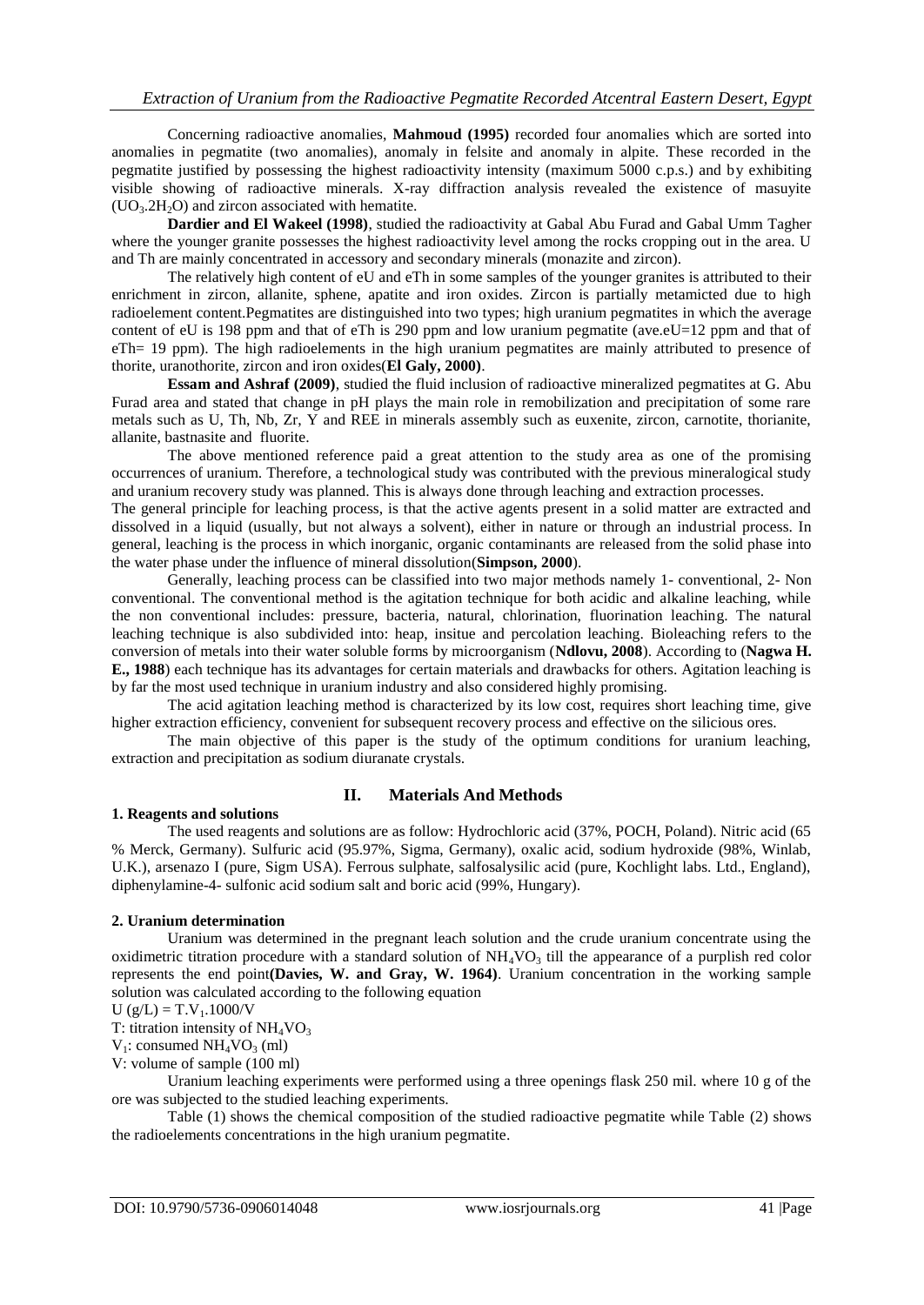| Major oxides                   | Average (wt.%) | Trace Elements (ppm) | Average |
|--------------------------------|----------------|----------------------|---------|
| SiO <sub>2</sub>               | 74.45          | Zr                   | 112     |
| TiO <sub>2</sub>               | 0.11           | Y                    | 34      |
| $Al_2O_3$                      | 13.47          | Sr                   | 37      |
| Fe <sub>2</sub> O <sub>3</sub> | 1.12           | Ba                   | 38      |
| FeO                            | 0.29           | Rb                   | 63      |
| MnO                            | 0.4            | Nb                   | 31      |
| MgO                            | 0.30           | Cu                   | 32      |
| CaO                            | 0.84           | Ni                   | 6       |
| Na <sub>2</sub> O              | 3.64           | Cr                   | 11      |
| $K_2O$                         | 4.42           | Zn                   | 26      |
| $P_2O_5$                       | 0.98           | Ga                   | 17      |
| <b>LOI</b>                     | 0.70           | Pb                   | 5       |
| Total                          | 99.51          | S                    | 4       |
|                                |                | V                    | 11      |

Table (1): Major oxides and trace elements analyses for the studied radioactive pegmatite (El Galy, 2000)

|             | eU           | eTh        | Ra         | -           |             |
|-------------|--------------|------------|------------|-------------|-------------|
| <b>High</b> | 319          | 450.4      | 150.44     | 3.61        | 195         |
| pegmatite   | 76.86        | 129.42     | 45.12      | 3.34        | 51          |
| Ave.        | ------------ | ---------- | ---------- | ----------- | ----------- |
|             | 198          | 290        | 98         | 3.47        | 123         |

In the present work, the first stage was performed using acid agitation leaching technique where the most effective factors controlling leaching efficiency were studied. The experimental conditions were fixed at acid concentration 40 g/L, 4 hours agitating time,  $1/2$  solid / liquid ratio at room temperature (25 $^{\circ}$ C) and –60 meshgrain size. The studied sample contains originally:

Total Fe=  $5.8$  wt.% lanthanides =  $2.3\%$  and U=  $2020(ppm)$ 

The quantitative XRF analysis and charts scan for the trace elements of the studied sample is shown in Table  $(3)$  and Fig.  $(2)$ .

**Table (3):** XRF trace analysis of the studied radioactive pegmatite sample

| <b>Element</b> | <b>Concentration</b> (ppm) |
|----------------|----------------------------|
| Cr             | 29                         |
| Ni             | 18                         |
| Cu             | 27                         |
| Zn             | 172                        |
| Zr             | 1822                       |
| Rb             | 35                         |
| Y              | 837                        |
| Ba             | 666                        |
| Pb             | 28                         |
| Ga             | 27                         |
| V              | 222                        |
| Nb             | 307                        |



**Scan (1)**

DOI: 10.9790/5736-0906014048 www.iosrjournals.org 42 |Page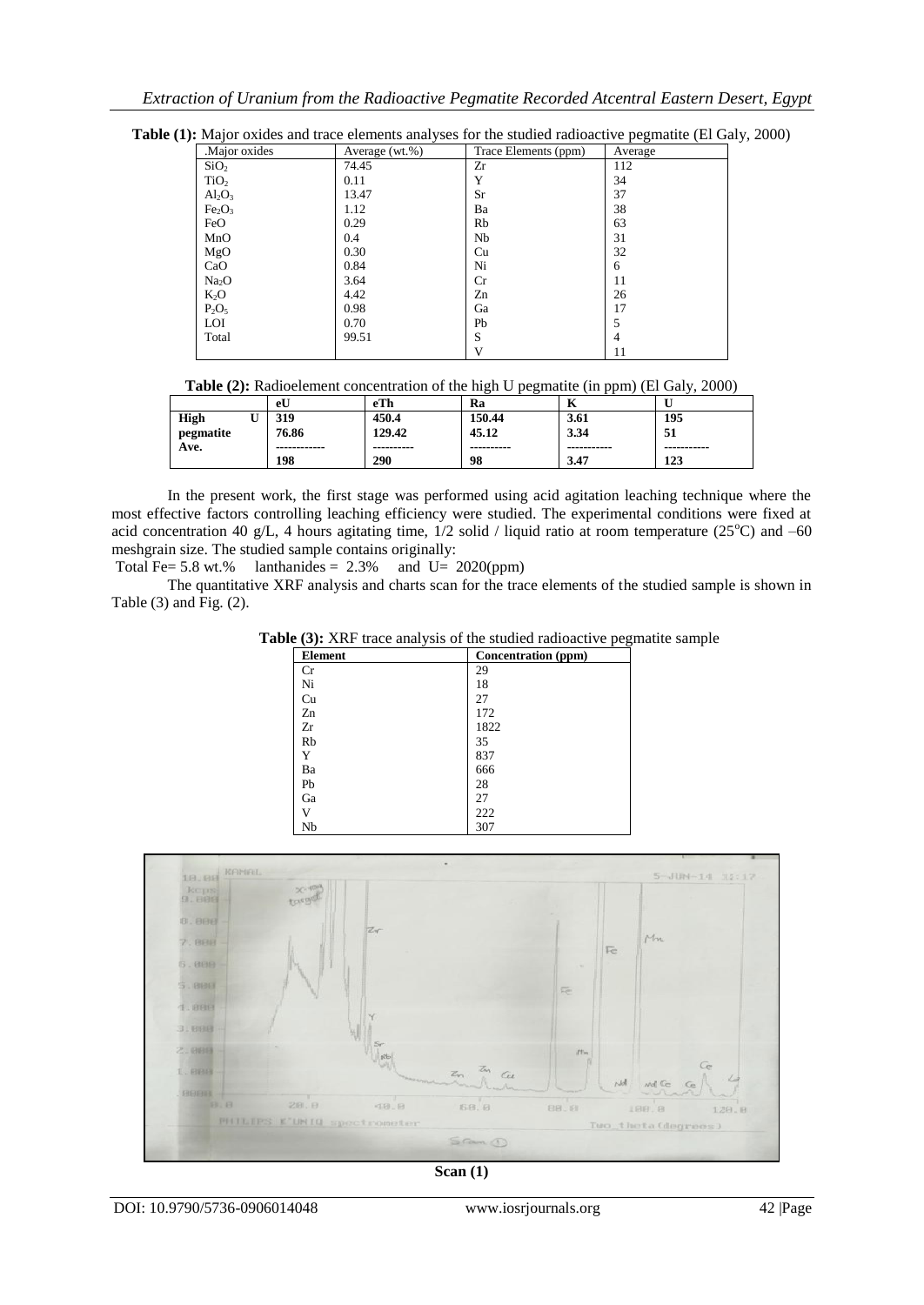

**Scan (2)**

**Fig. (2):** XRF analysis charts of the studied Abu Furad radioactive pegmatite, Central Eastern Desert, Egypt

# *1- Effect of acid type*

#### Different acids were studied such as nitric, hydrochloric, and sulfuric acids. The obtained uranium analysis data revealed that nitric acid (leaching efficiency 75 %) was the most effective leaching agent but as long as sulfuric acid is economic and available and gave considerable uranium leaching efficiency (50 %), it was thus used in the leaching process (Fig. 3).

**III. Results And Discussion**



**Fig. (3):** Effect of acid type on U leaching efficiency from Abu Furad mineralized rocks,Central Eastern Desert, Egypt

# **2-** *Effect of acid concentration*

Different concentrations of sulfuric acid were used (40, 60, 80 and 100 g/L) as a leaching agent for uranium and the other factors have been fixed at 2 hours leaching time, solid/liquid ratio  $\frac{1}{2}$  and room temperature. The obtained results indicated that a concentration of 100 g/L gives 82 % uranium leaching efficiency while that of 60 g/L is 75 % (Fig. 4). It is preferred to continue the following experiments with sulfuric acid concentration with 60 g/L to avoid element interferences at high acid concentration.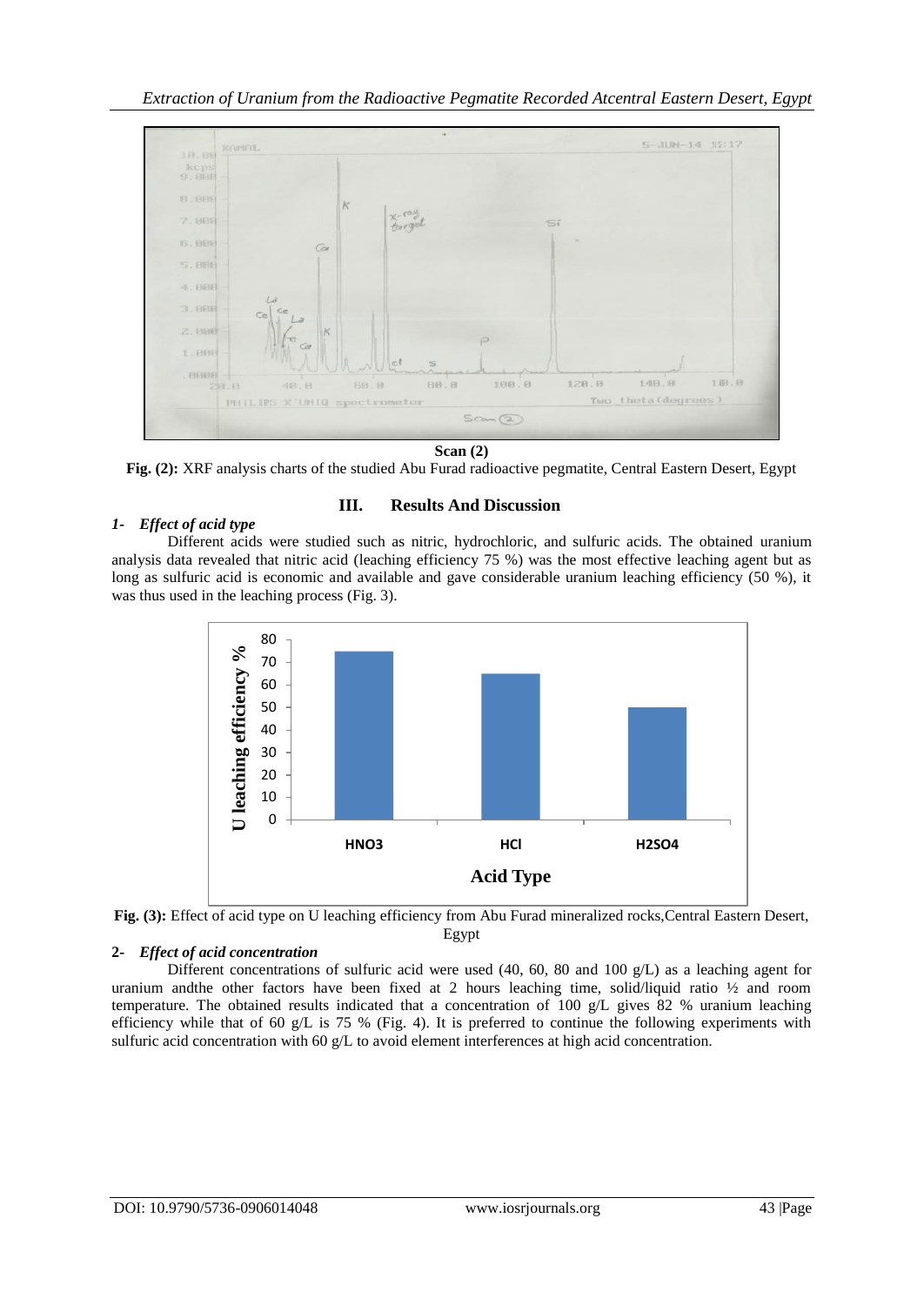

**Fig. (4):** Effect of H<sub>2</sub>SO<sub>4</sub> acid concentration on U leaching efficiency from Abu Furad radioactive pegmatite, Central Eastern Desert, Egypt

# *3- Effect of contact time*

Leaching experiments were performed over a range from 2 up to 12 hours. Other variables were fixed at the leaching conditions of 60 g/L sulfuric acid,  $1/2$  solid /liquid ratio, at room temperature and grain size of – 60 mesh. The obtained data show that uranium leaching efficiencies increase with increasing contact time achieving its maximum after 8 hours. Increasing time over 8 hours was found to be ineffective (Fig. 5).



**Fig. (5):** Effect of contact time on U leaching efficiency from Abu Furad radioactive pegmatite,Central Eastern Desert, Egypt

# *1- Effect of temperature*

It was necessary to study the effect of temperature of leaching in a series of experiments in which other factors were fixed at 60 g/L sulfuric acid, 1/2 solid /liquid ratio, 8 h contact time and grain size of – 60 mesh. Effect of temperature covered a range from room up to  $100<sup>o</sup>C$ . From (Fig. 6) uranium leaching efficiency was increased by increasing temperature but from economic point of view room temperature( $25^{\circ}\text{C}$ ) was chosen for the next factors.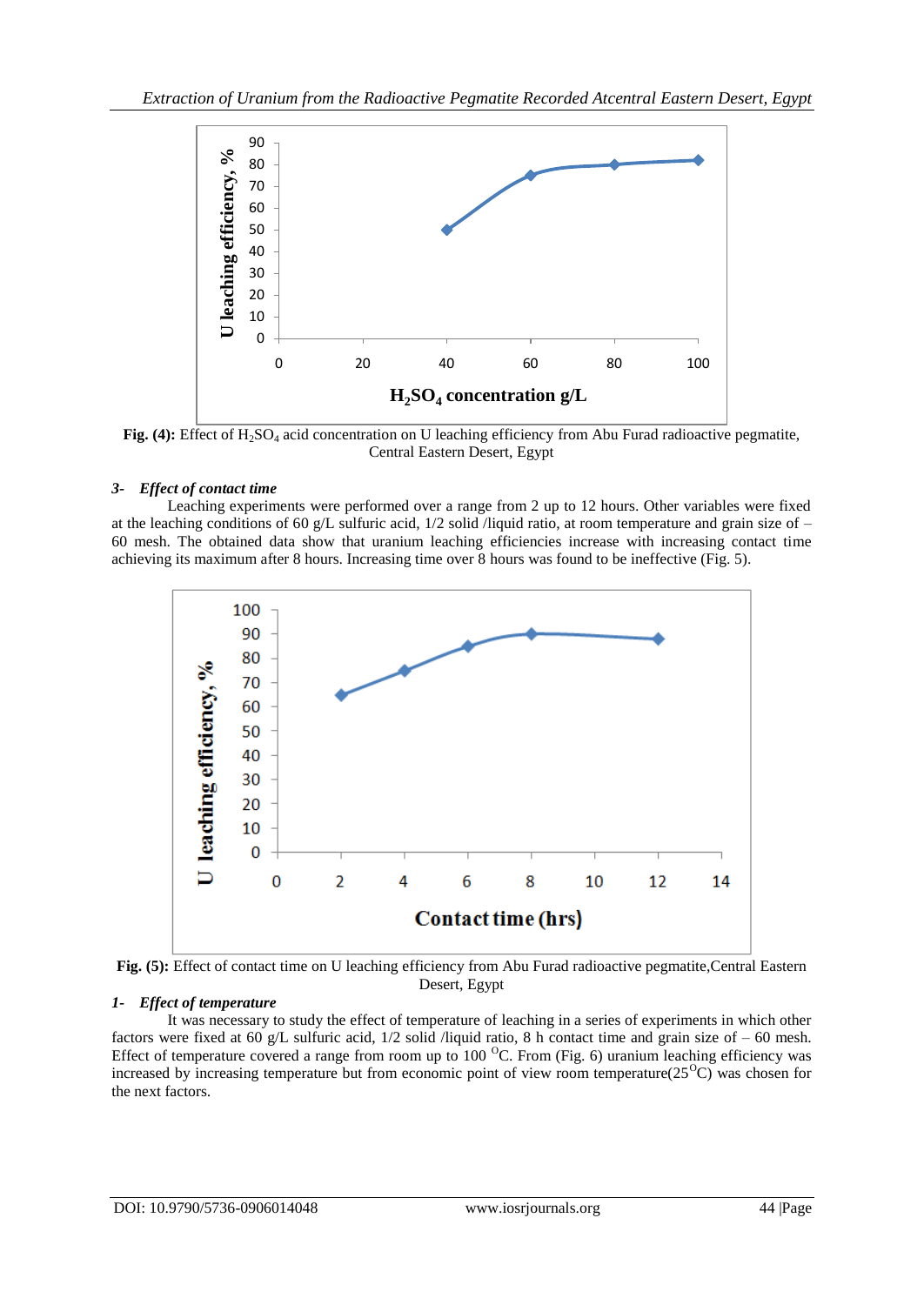

**Fig. (6):** Effect of temperature on U leaching efficiency from Abu Furad radioactive pegmatite

# *4- Effect of Solid / liquid ratio*

Although good uranium leaching efficiencies were obtained, it was important to study the effect of solid/liquid ratio upon uranium leaching efficiency. Thus a series of experiments under the following conditions were performed: 8 hours contact time, 60 g/Lsulfuric acid concentration, at room temperature and grain size of – 60 mesh. The solid/liquid ratios were varied between  $\frac{1}{2}$ , 1/3, 1/4 and 1/5. Results obtained were plotted in Fig. (7). Hence agitation leaching technique is recommended since the optimum uranium recovery is obtained at 1/5 ratio. However at more dilute pulp a sudden drop in uranium leaching is noticed, probably because the actual acid concentration is greatly decreased giving the large volume of solution used, in a manner which adversely affected the rate of acid attack.



**Fig. (7):** Effect of solid / liquid ratio on U leaching efficiency from Abu Furad radioactive pegmatite

# *5- Uranium separation using ion exchange*

From the obtained optimum results of uranium leaching process, a stock solution was prepared for further uranium extraction process. For this step, 50g (containing 101 mg uranium)of ore sample was subjected to acid agitation leaching using the following optimum conditions; 60 g/L sulfuric acid, 8 hours contact time, at room temperature, - 60 mesh size and1/5 solid /liquid ratio giving250 ml uranium leach liquor assaying 85 mg/250 ml but in case of 50 g sample uranium with leaching efficiency about 84.2%. After filtration, the obtained leach liquor stock solution was subjected to iron precipitation at pH 3- 3.5 due to the content of iron in the study ore (5.8%). The obtained solution suffers a decrease in the uranium content to be 82 mg/250 ml in 50 g sample uranium.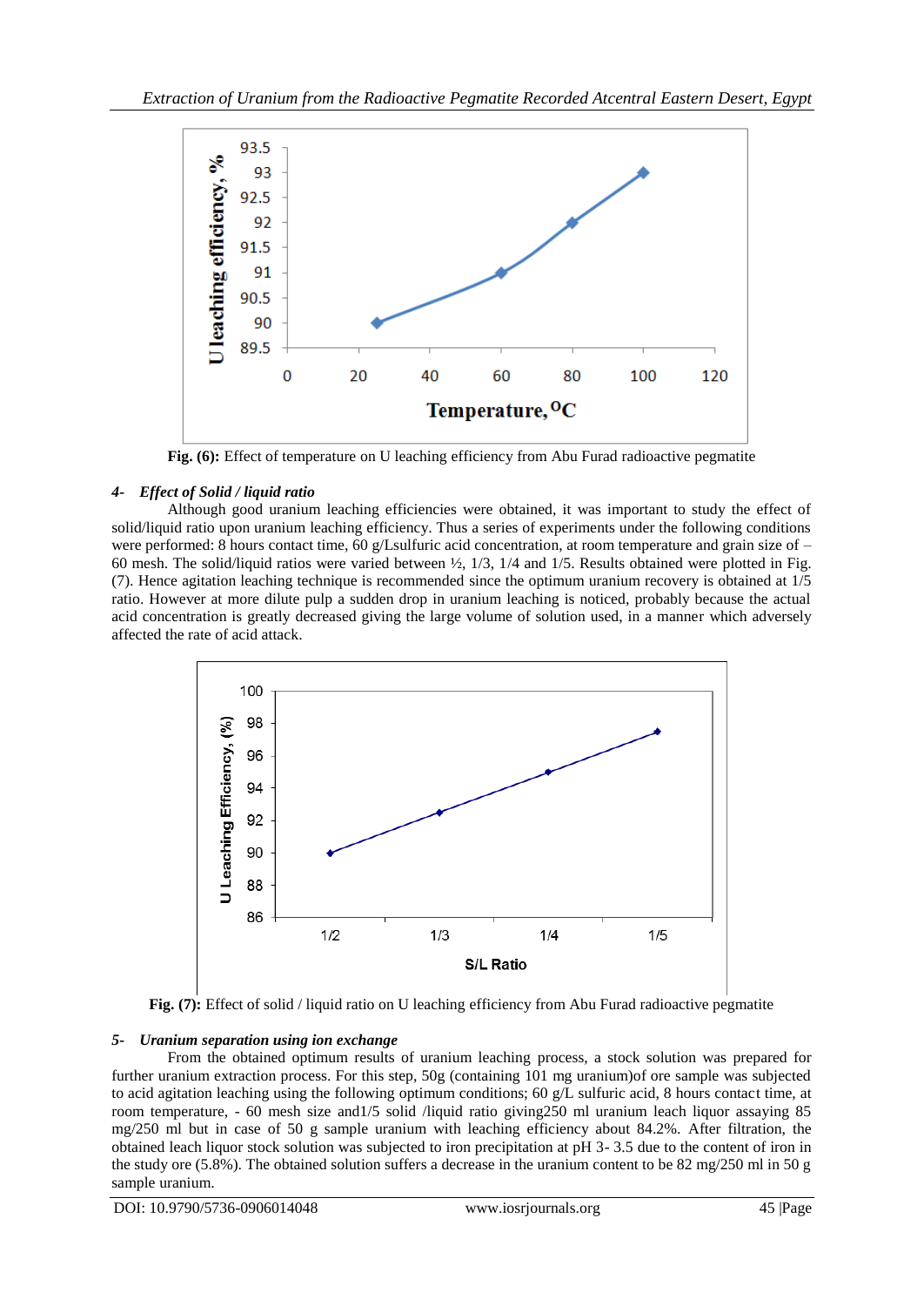# - *Uranium adsorption*

Separation ofuranium was achieved using ion exchange resindry Chinese anion resin (type D263B) which has been specially developed for the extraction of uranium from sulfate solution and have a capacity higher than that of other strong base resins. It has high adsorption rate and its elution is more rapid. About 2 g. of the resin was treated by wetting by 5 ml distilled water and activated by 30 ml of 50 g/L  $H_2SO_4$ . Uranium leach liquor was adjusted to pH 1.7-2 before loading on the resin then about 250 ml of the leach liquor was allowed to pass through the resin under the conditions applied by **Mahmoud et al., (2006)** where 8 bed volumes were obtained as follow: first 4 bed volumes ranged from 97-95 % loading 4  $*$  16.4 (every 50 ml) = 65.6 mg. Next 4 bed volumes (15 ml)  $3.4 \text{ mg} + 65.6 = 69 \text{ mg}$  with loading efficiency 84.1 % (Table 4 Fig. 8).

**Table (4):** Effect of uranium loading efficiency on the anion exchanger resin (total concentration 82 mg/250 ml)

| Bed volume no. | Uranium loading efficiency % |  |  |  |  |
|----------------|------------------------------|--|--|--|--|
|                | 97                           |  |  |  |  |
|                | 96.5                         |  |  |  |  |
| 3              | 96                           |  |  |  |  |
|                | 95                           |  |  |  |  |
|                | 28.4                         |  |  |  |  |
| 6              | 16.49                        |  |  |  |  |
|                | 11.4                         |  |  |  |  |
|                | 11.4                         |  |  |  |  |

#### - *Uranium elution*

Elution of the adsorbed uranium was then performed by an acidified  $(H_2SO_4)$ sodium chloride where 2.9 g of NaCl was dissolved in 100 ml distilled water and its pH was adjusted to 1. Along 8 bed volumes, 100 ml of the eluted solution was obtained and their uranium elution efficiency % was estimated (73.5%) (Table 5 and Fig. 9).

#### - *Uranium precipitation*

Precipitation of uranium was achieved at pH 7.5 by adding Na OH solution gradually to the elute solution rich in uranium concentration where crystals of sodium diuranate were precipitated in a percentage of precipitation equals 64% (Fig. 10).



**Fig. (8):** Uranium loading efficiency percent on the ion exchange resin

| Bed volume no. | Uranium elution efficiency % |  |
|----------------|------------------------------|--|
|                | 2.5                          |  |
| າ              | 3.0                          |  |
| 3              | 4.5                          |  |
|                | 6.0                          |  |
|                | 15.5                         |  |
| h              | 30                           |  |
|                | 10                           |  |
|                |                              |  |

**Table (5):** Effect of uranium elution efficiency from the anion exchanger resin

**Uranium elution efficiency 73.5%**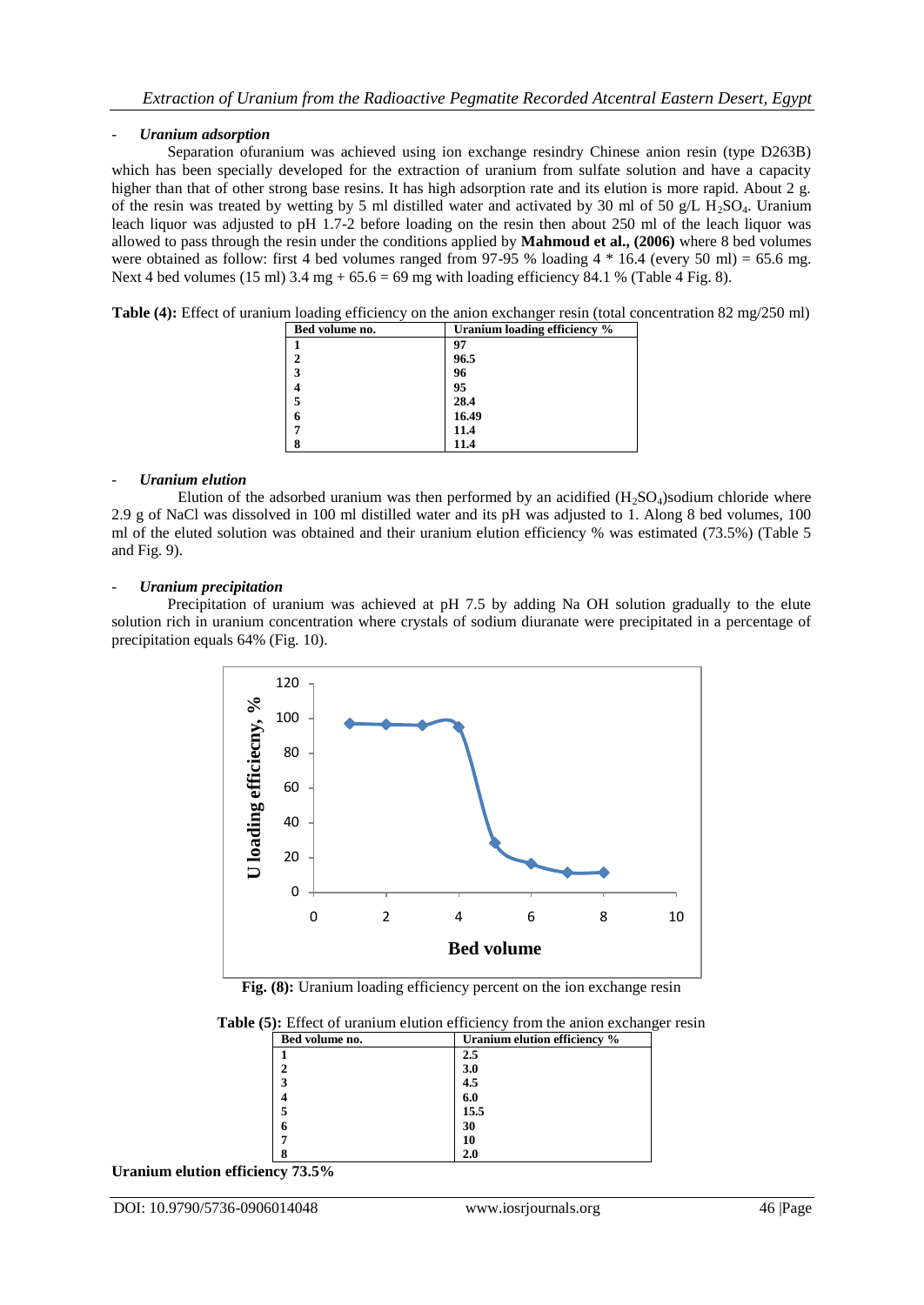

**Fig. (9):** Uranium elution efficiency percent from the anion exchanger resin



**Fig. (10):** XRF analysis of sodium diauranate product

# 6- *Lanthanides precipitation*

According to the importance of lanthanides to the Nuclear Materials Authority of Egyptand due to the lanthanides existed in the analysis of Abu Furad radioactive pegmatite, another stock solution of the obtained optimum uranium leaching conditions was prepared. This solution was subjected to lanthanides precipitation using 10% oxalic acid solution added with stirring until precipitation stopped. After filtration and drying the obtained lanthanide oxalate precipitate was examined by the environmental scanning electron microscope (ESM) (Fig. 11) indicating the presence of most lanthanide elements (Y, Nd, Sm, Ce and La).